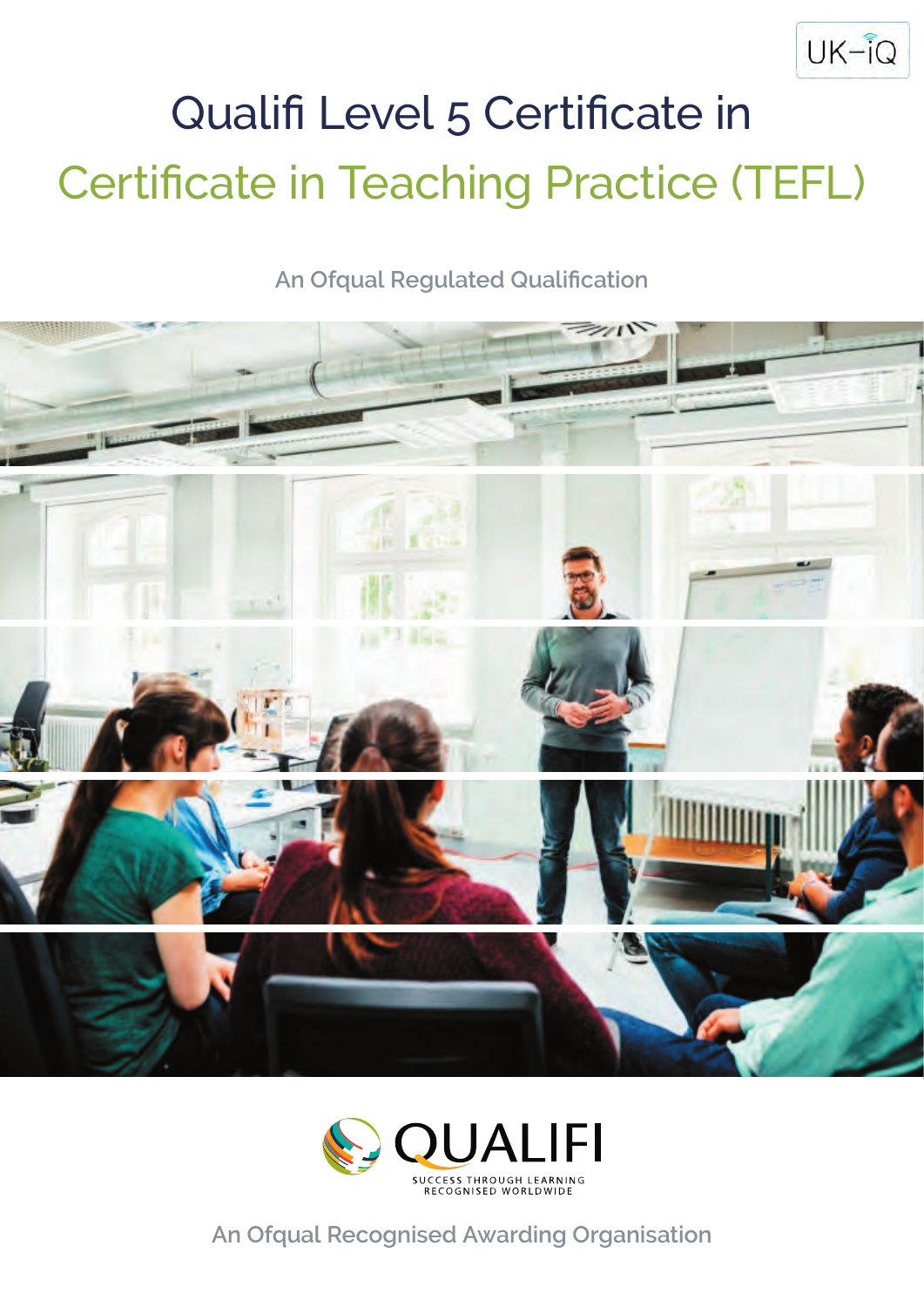# Qualifi Level 5 Certificate in Certificate in Teaching Practice (TEFL)

Qualifi is a leading 21st-century awarding organisation founded to meet the developing education and training needs of learners and employers from the UK and around the globe.

As a recognised UK awarding organisation, regulated by Ofqual, Qualifi is able to give assurances to employers, centres and learners of consistent, rigorous, quality standards and valid, valued learning.

### **Message from Dr Penny Hood - Chair Governance Council**

I warmly welcome you to our global academic community, of which you are now an important member. Qualifi will ensure your access to the first class education needed to achieve your goals and dreams and to maximise future opportunities. May I take this opportunity to wish each of you success and enjoyment on your academic journey.





#### **Message from Jason Goodyear - Chief Executive Officer**

Whether you are a learner, employer or centre, I want to personally welcome you. In partnership with employers and learning centres, Qualifi helps learners develop the knowledge, skills and abilities needed for success in the 21st century. Thank you for choosing Qualifi to lead you on this learning journey.



 $UK-IO$ 

#### **Progression Details**

The Level 5 Certificate in Teaching Practice (TEFL) is accredited at Level 5 with a total equivalence of 11 credits. It is envisaged that learners will progress to study for a higher level of qualification in teaching and/or linguistics.

#### **Selected UK Universities**

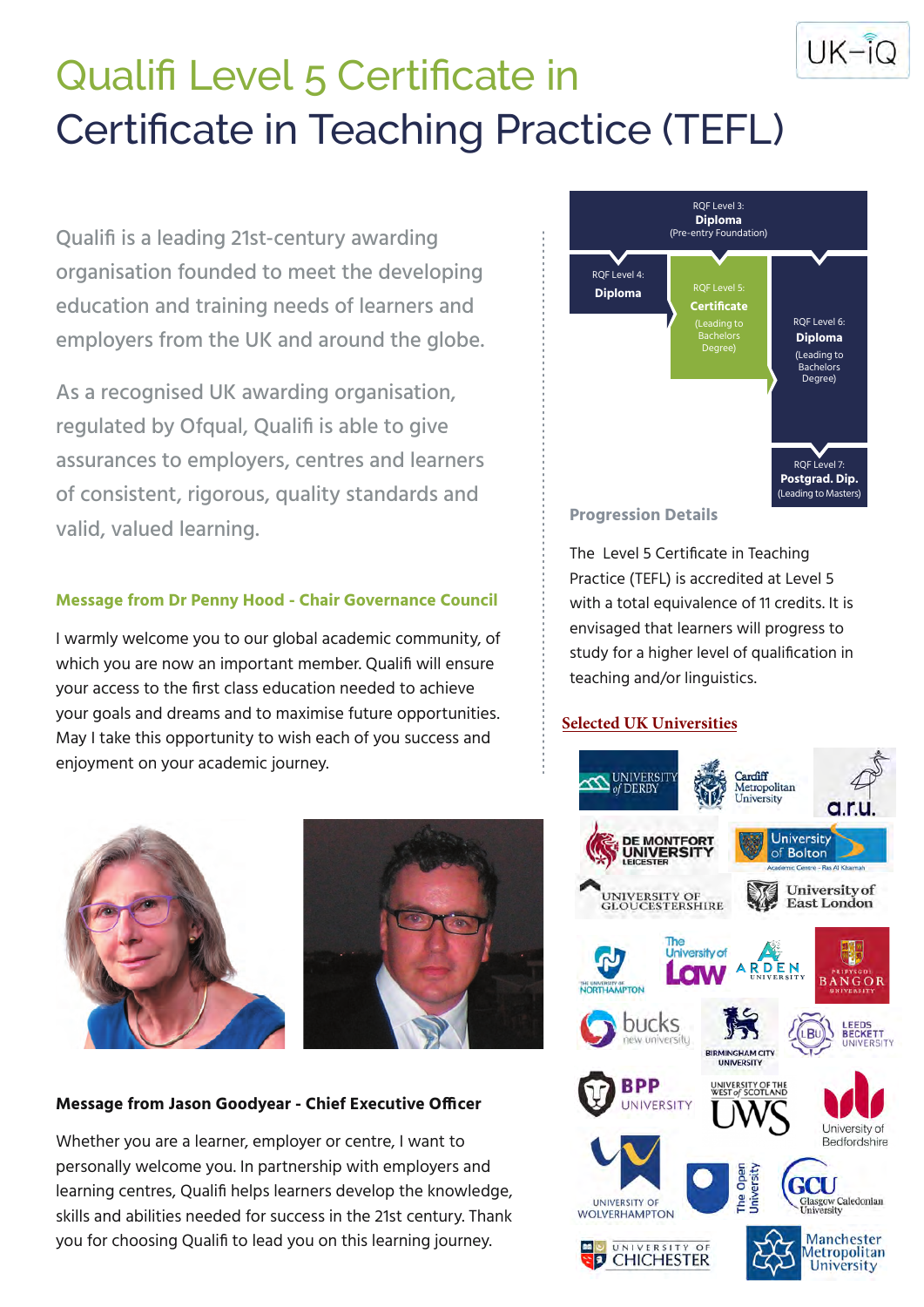# Qualifi Level 5 Certificate in Certificate in Teaching Practice (TEFL)

#### **Course Overview**

The Level 5 Certificate in Teaching Practice (TEFL) qualification has been created to contribute to the professionalism of the global TEFL industry.

The programme is designed for new teachers who have completed the Level 5 Certificate in Teaching English as a Foreign Language (TEFL Academy). The aim is to support novice teachers in their practice through a series of reflection and self-evaluation tasks.

There is 1 mandatory unit for this qualification. The unit covers a number of topics relating to learning outcomes. The unit has the equivalency of credits.

Learners are required to complete the unit to achieve the credits required to gain the Level 5 Certificate in Teaching Practice (TEFL) (The TEFL Academy).

#### **Mandatory Units**

 **Fundamentals of TEFL Practice**

#### **Progression Pathways**

Upon completing this Level 5 certificate, learners can progress along a pathway to study for a higher level of qualification in teaching and/or linguistics, should they choose to in the future.

#### **Entry Requirements**

This qualification has been designed to be accessible without artificial barriers that restrict access and progression. There are no entrance requirements.

In the case of applicants whose first language is not English, then IELTS 6.5 (or equivalent) is recommended.

#### **Career Opportunities**

Primary areas of employment include:

- **English teacher**
- Volunteer teacher
- **Private tutor**
- Administrator
- School counselor
- **Curriculum designer**
- Librarian

#### **Learning Outcomes**

The learning outcomes of the certificate are:

- **Plan effective** and wellstructured lessons.
- **Take the needs** and interests of their students into account when planning lessons and courses.
- **Use a range of materials** and different activity types.
- **Have an understanding** of English grammar, vocabulary and pronunciation to identify and help with student problems.
- **Be aware** of the four 4 skills and ways of teaching them.

#### **US / Canada / Australia University Pathways**

 $UK-IO$ 

**-** Get your Qualifi degrees evaluated by the below to seek admissions across the western world [- or write to us for guidance.](mailto:admissions@uk-iq.com) 







"Qualifi awarding body is very practical and useful for managers to tackle a variety of the problems in the real corporate world. The contents are accredited by OfQual and it is evident how a UK qualification is worthwhile "

**Dr.Motohiro Kita** CEO of ExeJapan



**CUALIFI**